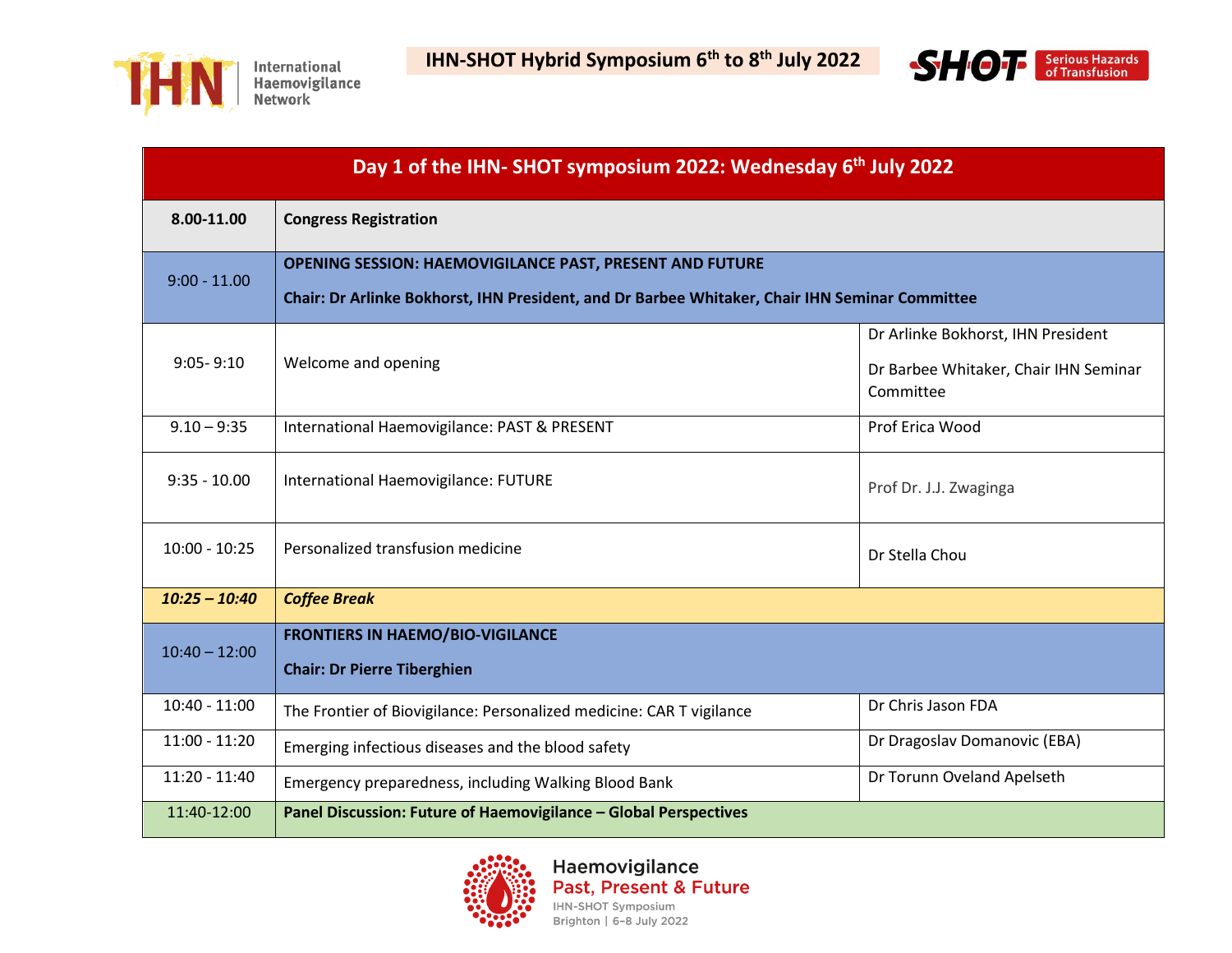

**IHN-SHOT Hybrid Symposium 6th to 8th July 2022**



| 12.00-12.45     | The Big SHOT Jubilee Quiz                                                                                                                                                                          |                                                                                                                                                                                 |
|-----------------|----------------------------------------------------------------------------------------------------------------------------------------------------------------------------------------------------|---------------------------------------------------------------------------------------------------------------------------------------------------------------------------------|
| 12.00-12.45     | <b>IHN General Assembly (IHN Member representatives only)</b>                                                                                                                                      |                                                                                                                                                                                 |
| $12:45 - 13:30$ | <b>Lunch Break</b>                                                                                                                                                                                 |                                                                                                                                                                                 |
| $13:30 - 15:30$ | <b>HAEMOVIGILANCE - HUMAN PERSPECTIVE</b><br><b>Chair: Dr Jo Wiersum</b>                                                                                                                           |                                                                                                                                                                                 |
| $13:30 - 15:00$ | Panel: Rethinking gender, being inclusive, and how does it impact donor<br>selection, blood transfusion and hemovigilance data analysis<br>Speakers to give a 20 mins talk followed by discussions | Speaker 1: Julie Coffey, Canada Gender<br>Identity Working Group (virtual)<br>Speaker 2: Katy Davison<br>Speaker 3: Dr Mary Townsend<br>Speaker 4: Dr Alex Liversidge (virtual) |
| $15:00 - 15:30$ | Human Perspective Panel: the 4 speakers and Dr Fiona Regan                                                                                                                                         | Panel discussion                                                                                                                                                                |
| 15:30-16:00     | <b>Coffee Break</b>                                                                                                                                                                                |                                                                                                                                                                                 |
| 16.00-17.30     | <b>HOT TOPICS IN HAEMOVIGILANCE</b><br><b>Chair: Professor Erica Wood, MD</b>                                                                                                                      |                                                                                                                                                                                 |
| 16:00-16:25     | Moving away from plasticizer DEHP: Ins and Outs                                                                                                                                                    | Dr Dirk de Korte                                                                                                                                                                |
| 16:25-16:50     | What does vaccine surveillance have to teach us about haemovigilance?                                                                                                                              | Dr Richard Forshee                                                                                                                                                              |
| 16:50-17:30     | Definitions and haemovigilance of respiratory transfusion reactions: work in<br>progress                                                                                                           | Dr Jo Wiersum and Dr Tom Latham                                                                                                                                                 |
| 17.30-19.00     | <b>WELCOME RECEPTION AND POSTER SESSION</b>                                                                                                                                                        |                                                                                                                                                                                 |

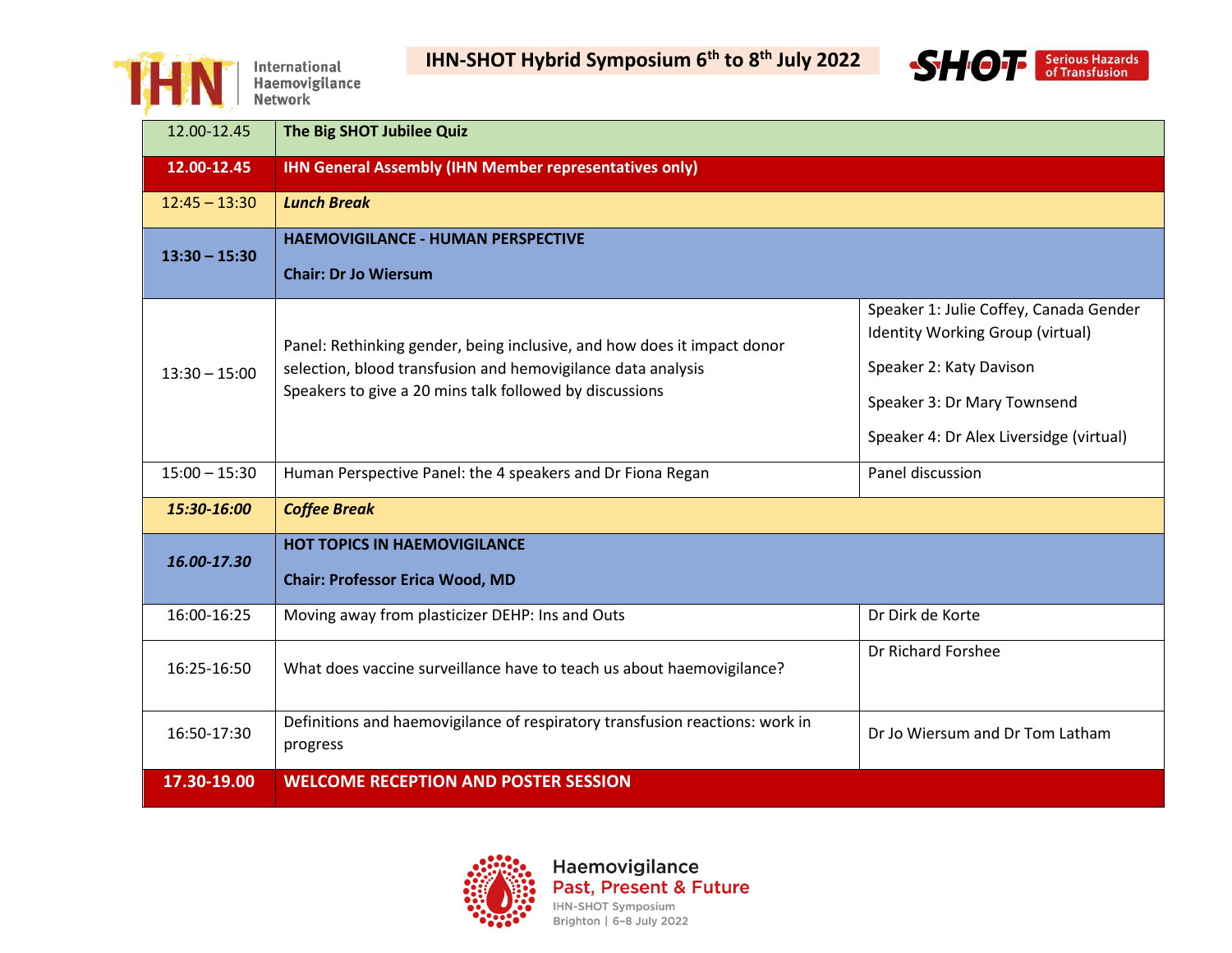



| Day 2 of the IHN-SHOT Symposium 2022: Thursday 7 <sup>th</sup> July 2022 |                                                                                         |                                                                                      |  |
|--------------------------------------------------------------------------|-----------------------------------------------------------------------------------------|--------------------------------------------------------------------------------------|--|
| 7.30-9.00                                                                | Attendees entering venue (can visit exhibitor stands, posters, resources from SHOT)     |                                                                                      |  |
| 8.00-9.00                                                                | Pre-symposium 'Meet the Experts' session - pre-registration is required                 |                                                                                      |  |
| $9.00 - 9.10$                                                            | <b>Welcome by Prof Mark Bellamy (also chairing the pre-lunch sessions)</b>              |                                                                                      |  |
| $9:10 - 9.40$                                                            | Reflections, gratitude, and optimism- patient experience speaker                        | Anthony Bennett                                                                      |  |
| 9.40-10.10                                                               | Safety leadership and safety culture                                                    | Professor RJ de Boer (virtual)                                                       |  |
| 10.10-10.40                                                              | <b>SHOT-RCPath lecture: Title TBC</b>                                                   | Prof Cheng-Hock Toh                                                                  |  |
| 10:40-11.00                                                              | <b>Break time with exhibition and poster viewing</b>                                    |                                                                                      |  |
| 11.00-12.00                                                              | Highlights from the 2021 Annual SHOT Report                                             | Dr Shruthi Narayan                                                                   |  |
| 12.00-12.30                                                              | Keynote speaker<br>What next for patient safety and transfusion safety? WHO perspective | Dr Neelam Dhingra-Kumar (virtual)<br>Unit Head of the WHO Patient Safety<br>Flagship |  |
| 12.30-13.30                                                              | <b>Lunch break</b>                                                                      |                                                                                      |  |
|                                                                          | <b>Afternoon session moderated by Dr Paula Bolton-Maggs</b>                             |                                                                                      |  |

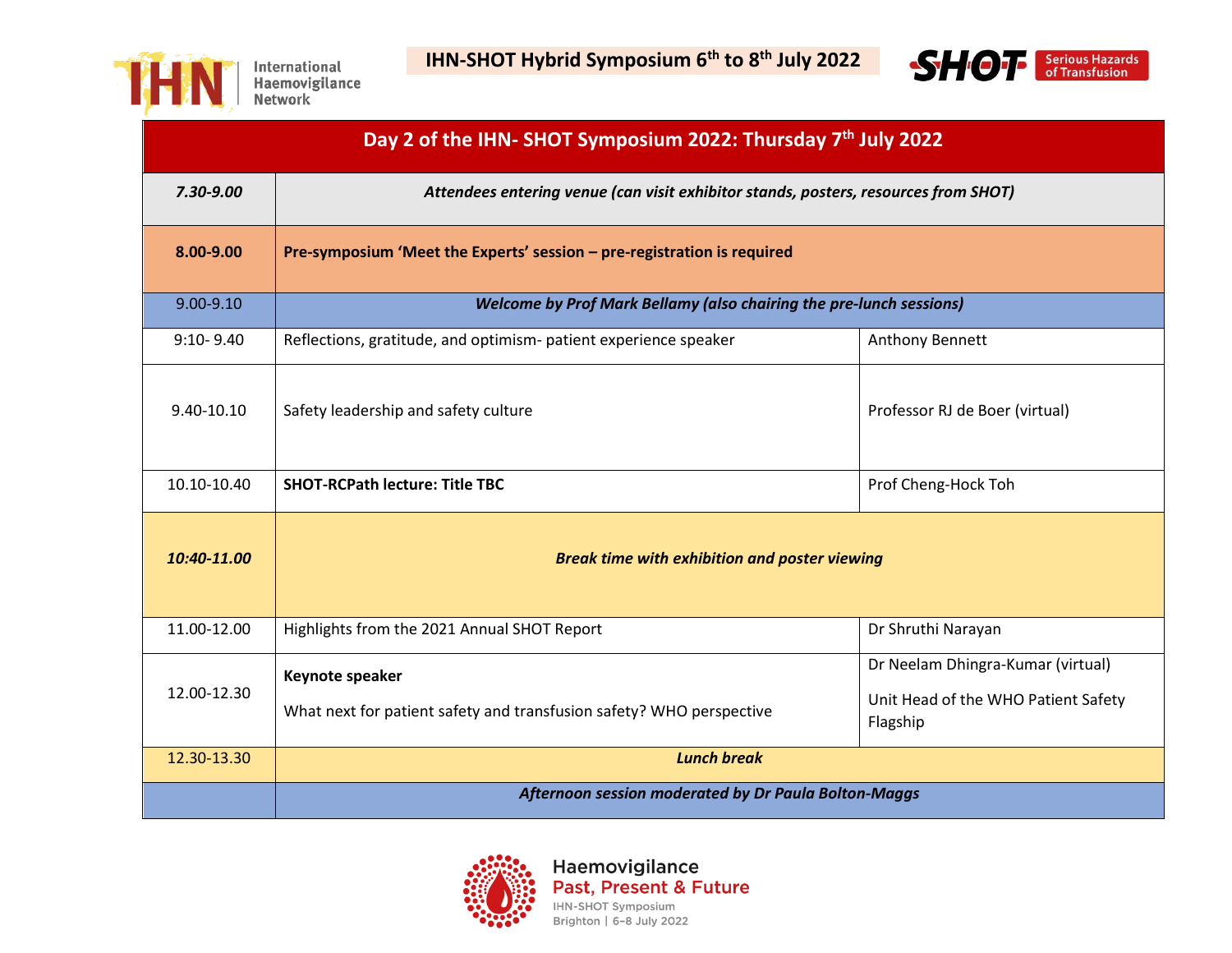



| 13.30-14.00                 | A dose of music from 'Music in hospitals and care'                                                                                                                                                                                                                                                   |                                   |
|-----------------------------|------------------------------------------------------------------------------------------------------------------------------------------------------------------------------------------------------------------------------------------------------------------------------------------------------|-----------------------------------|
| 14.00-15.00                 | Panel discussion- moderated by Shubha Allard and Megan Rowley<br>Balancing transfusion safety and blood supply challenges in the UK<br>Panelists: Charlotte Silver, Naim Akhtar, Andrew Charlton, Chris Robbie, Megan<br>Rowley, Damien Carson (virtual), Edwin Massey, Julie Staves and Aimee Baird | Panel discussion on key questions |
| 15.00-15.30                 | White Papers on Barrier Management and Adverse Events                                                                                                                                                                                                                                                | Prof Ron McLeod                   |
| 15.30-16.00                 | <b>Break time with exhibition and poster viewing</b>                                                                                                                                                                                                                                                 |                                   |
| 16.00-17.45                 | <b>Session introduction and chair Dr Sharran Grey</b>                                                                                                                                                                                                                                                |                                   |
| 16.00-16.10                 | Announcement of abstract prizes                                                                                                                                                                                                                                                                      | Dr Sharran Grey                   |
| 16.10-16.25                 | Best submitted abstract 1:                                                                                                                                                                                                                                                                           |                                   |
| 16.25-16.40                 | Best submitted abstract 2:                                                                                                                                                                                                                                                                           |                                   |
| 16.40-16.55                 | Twenty years of Systematic Reviews Initiative                                                                                                                                                                                                                                                        | Dr Lise Estcourt                  |
| 16.55-17.35                 | Point-counterpoint: Debate moderated by Dr Alison Watt                                                                                                                                                                                                                                               |                                   |
| (15mins for                 |                                                                                                                                                                                                                                                                                                      |                                   |
| each speaker,<br>10mins for | Addressing sample labelling errors - do we still need to handwrite transfusion                                                                                                                                                                                                                       | Yes-Wendy McSporran               |
| Q&A                         | sample labels in 2022?                                                                                                                                                                                                                                                                               | No-Aine OKane                     |
| 17.35-17.45                 | <b>Concluding remarks and wrap up by Dr Gail Miflin</b>                                                                                                                                                                                                                                              |                                   |
| $19:00 +$                   | IHN - SHOT 25 <sup>th</sup> ANNIVERSARY DINNER at the Hilton Metropole                                                                                                                                                                                                                               |                                   |